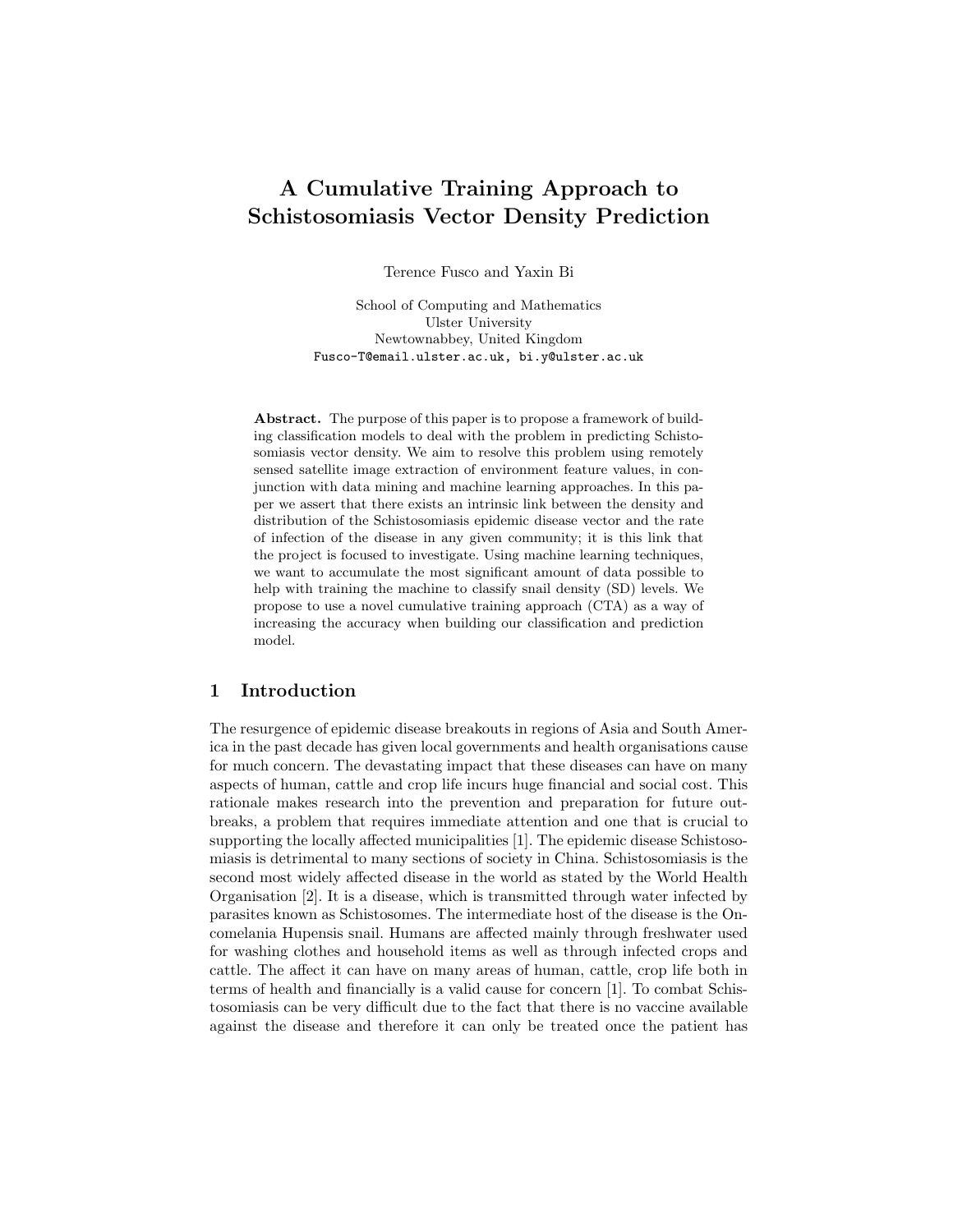been infected. Currently, the most effective way of dealing with the disease is by trying to establish areas that are of high risk of the disease and putting in place preventative measures such as chemical treatment to specific freshwater areas [3] in order that the disease is addressed before the vectors multiply or increase in density and distribution. An alternative solution is to plant poplar trees, which would disturb the natural vegetation and moisture factors that encourage snail life and breeding habitat [4]. Whatever method is applied to the at-risk areas will have a time and financial cost incurred therefore the concerned municipalities require the most informed data available before acting and addressing the area in question. The local governments will also need to prepare those areas for any panic or influx of patients that may occur.

The environment features present in Schistosomiasis areas of interest can be shown to be intrinsically linked to the disease infection rates [5]. By using data mining methods we can assess the corollary relations between the environment feature values and the SD and distribution values. We aim to identify the environment conditions which make the Oncomelania Hupensis snail most suitable for transmission of the Schistosomiasis disease. We know that for the Oncomelania Hupensis reproduction and for life to flourish, it requires specific environment conditions. We also know the snails will not survive in strong currents and that during early years in their lives the Oncomelania Hupensis snail will live only in water. Once they are adults they then must move from the water usually to moist soil above the water line as the snail activity increases with soil moisture and that the optimum temperature for breeding is around  $20^{\circ}$ C [6]. The Oncomelania Hupensis snail flourishes and breeds particularly well in areas with high levels specific environment features such as soil moisture (NDMI) and vegetation (NDVI) therefore we can deduce that areas which meet these specific environment conditions have a greater likelihood of high snail vector density.

By analyzing and assessing this information we can achieve greater success from our classification accuracy. With the implementation of this research approach we can make the most informed prediction on which to base information to provide to those concerned. We believe that the most promising approach to detect high-risk areas of disease outbreak is to use vector density classification techniques based on environmental features that exist in each area of interest.

Using our proposed cumulative training approach (CTA), we can enhance the training potential of our limited dataset. This will help to provide a larger pool of relevant training data which we hope will increase the classification accuracy during the testing process. The process involved uses the data from a combination of collective years' data as a training set to train the machine for classifying SD based on the environment information given. Particularly the C.T.A. also involves the pre-processing of segmenting the SD into the three or five point categories, handling of missing values, environment feature selection and correlation analysis between environment features and attributes.

This paper provides the description, rationale and results of preliminary experiments that examine the correlation and influence levels between environmental features and SD present in the Dongting Lake area of China. This lake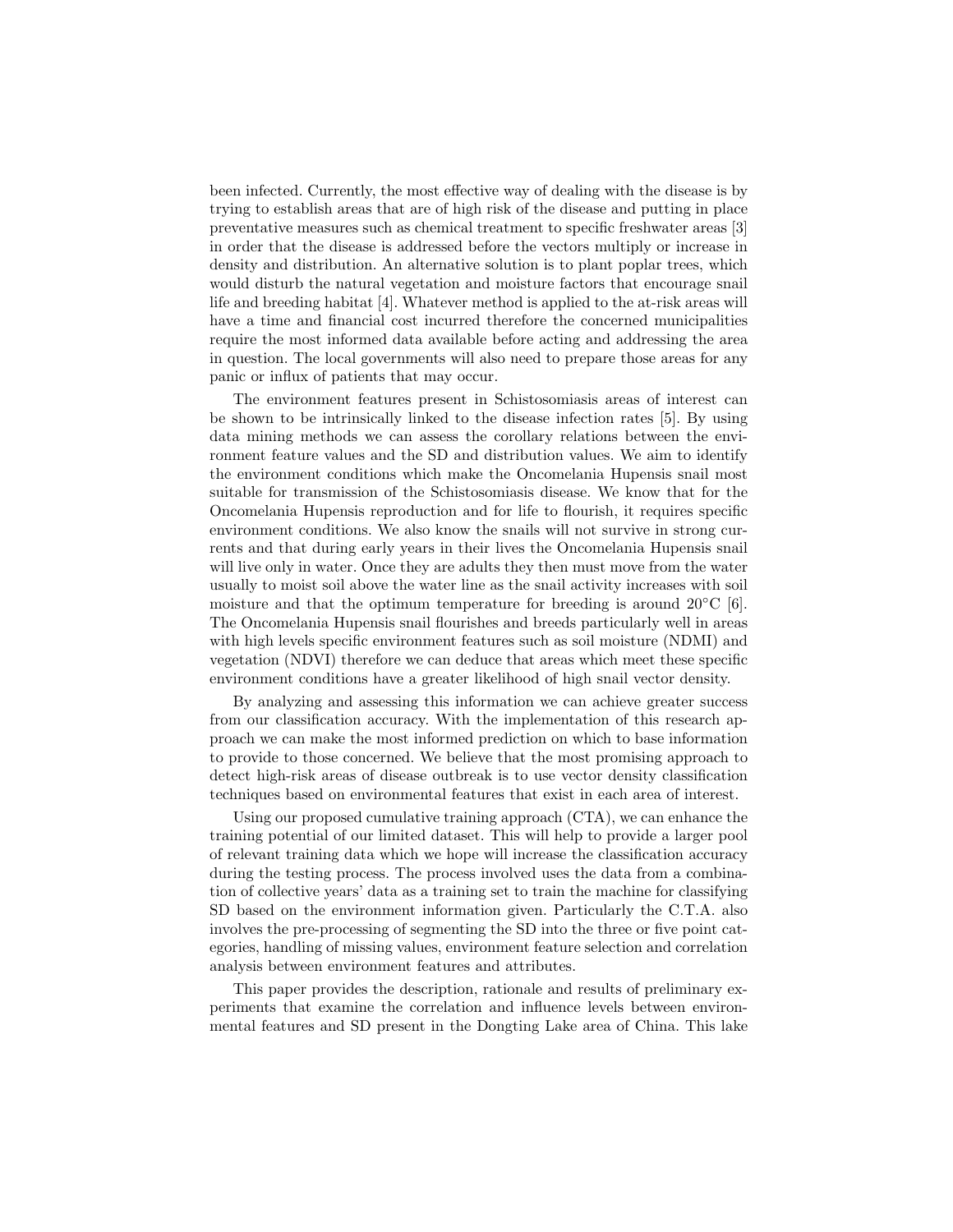represents a very relevant study area with which to examine the moisture and vegetation levels required for snail life to flourish. The datasets used in this paper were derived from remotely sensed image extraction information provided by our Chinese project partners and the European Space Agency (ESA). The datasets have been analysed quantitatively and results are illustrated with this paper. The aim of these studies is to discover if there exists strong correlation between individual or component environment features and the Schistosomiasis disease vector (Oncomelania Hupensis snail) density and distribution. If we can identify this, then we can make future SD classifications using our prediction models based on previously collected datasets. The resulting prediction models will be capable of making informed assumptions on future SD levels and therefore provide likelihood of outbreaks of the disease occurring based on environmental feature values on a larger scale and with greater efficiency than is currently available.

## 2 Experiment Data

The datasets used in this report are derivative of remotely sensed satellite images ranging from between 2003-2009 in the Dongting Lake area of China. The images were processed and feature extraction was carried out to provide values for the environmental features present for each year. The number of common features from each year was 7 with the collective number of instances being 180. While the dataset is relatively small in data mining terms, it provides a basis on which to form initial opinions and observations as to which attributes or combination of attributes have the strongest influence on SD and distribution levels. When we can deduce which feature subsets are most influential on the density levels, we can make assertions on future SD classification based on these features and therefore provide important information to those concerned in order for preventative measures to be put into place.

During initial assessment of the dataset, we looked at how we would categorize the SD values in terms of whether the raw value provided would constitute



Fig. 1: Categorization of SD over Time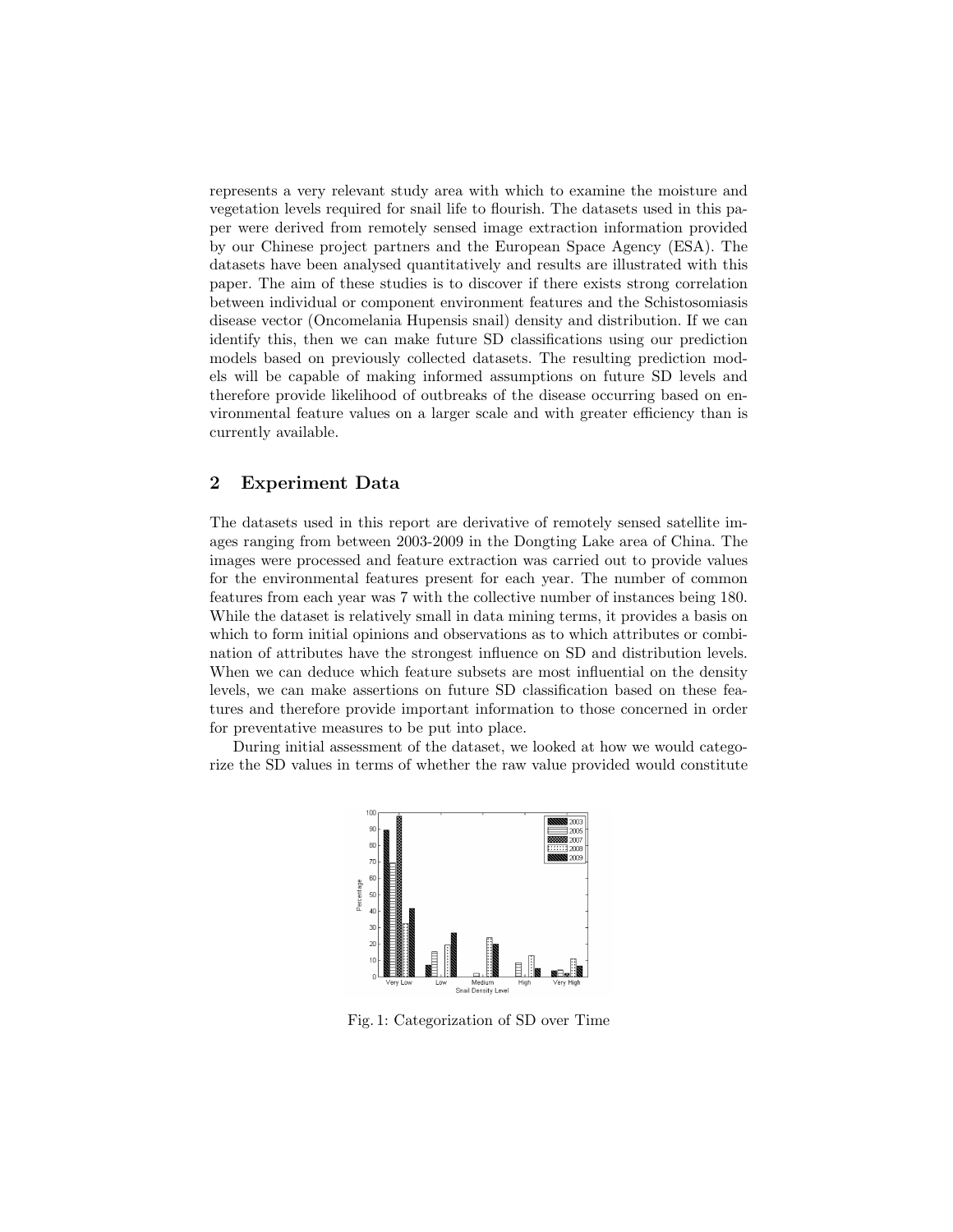the label of high SD. To this end, the data was preprocessed by normalizing the values in order to gain arbitrary values into a predefined range which could then be labelled in terms of density level. We subsequently assessed whether we could achieve better classification success by using a 3 or 5 point scale of SD as in Low, Medium or High as opposed to Very Low, Low, Medium, High and Very High. We must categorize the density level in this way for classification purposes otherwise we will be restricted to using either statistical or regression models.

In addition, we used two regressive methods on our data to make initial assessment on how well the data fits and therefore how well each year fits for classification purposes. While using the linear regression and support vector regression on our unprocessed SD data, we can assess the accuracy of each year of data when predicting new instances of SD. With linear regression we assume environment features to be independent in a dataset; in this case the environment factors are in relation to the dependent variable which is the SD value.

These regressive methods do not provide specific classification percentage accuracy results as the SD value has not been pre-processed or classified to a selected scale that can be used for prediction. We can instead use the coefficient of determination calculation to give the R value which tells us how good of a fit the data is that we are experimenting with. We can assess the results of the coefficient of determination with results ranging from 0 to 1. The closer to 1 the result is, the better the fit therefore the higher likelihood of predicting a new instance of SD. The calculation is as follows:

$$
R^{2} = \frac{\sum (\hat{y}_{i} - \bar{y})^{2}}{\sum (y_{i} - \bar{y})^{2}}
$$
(1)

Equation 1 involves taking the average of the entire SD actual values for each year, then subtracting the average value from each individual actual SD value to the power of 2 and the same with each predicted value from that year. We then take the sum of results from each instance of predicted and actual values and divide the total value from the predicted SD calculation by the total actual value calculation with the value ranging between 0 and 1 with 0 being the least well-fitting data and 1 being the best fitting data.

We can see from table 2 that the best fitting data is from 2008 training and testing data using linear regression. It scored 0.8 which is the closest result to 1 which makes it the most promising data combination for classifying future instances of SD. We can also see that in 2007, both the linear regression and support vector regression classifiers performed equally well with similar performance to one another which can also be an indicator of potentially generating good classification models.

Once we had made initial assessment of the datasets, they were preprocessed by normalizing and then discretizing the SD information from each year. This enabled us to have more options for using different algorithms for classification purposes. The SD data was separated at the beginning into 5 categories and the results are recorded in figure 1 and Table 1. They show on average that density and distribution of the Oncomelania Hupensis snail during the time period from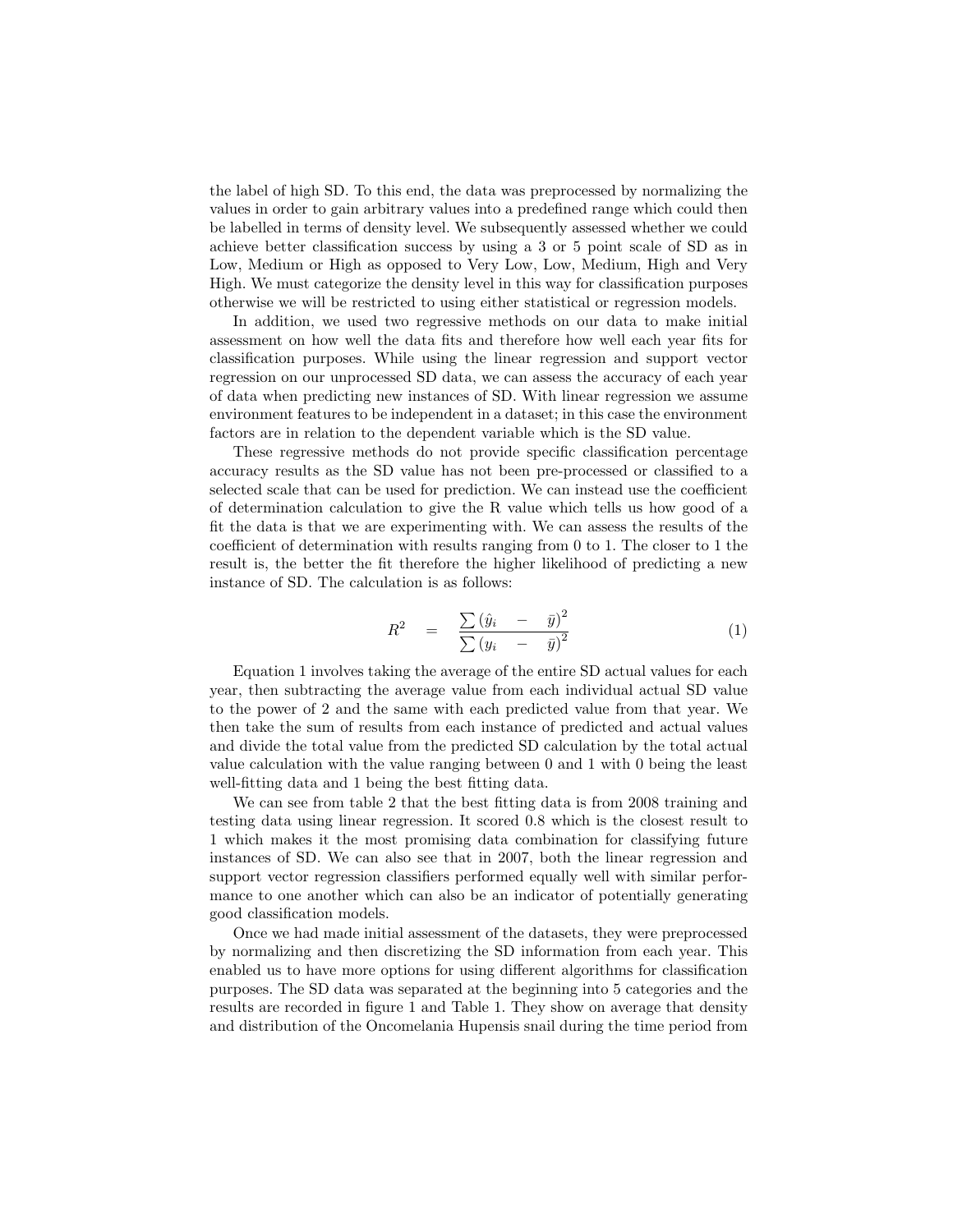2003-2009 were predominantly very low and low. This is what we would expect to see once the data has been preprocessed but it does not provide the entire picture so we will have to explore the dataset further and assess the relative SD levels and in conjunction with environmental features.

Table 1: Average SD Values

| Year of Collection AVG SD Normalised Category |                  |                   |             |
|-----------------------------------------------|------------------|-------------------|-------------|
| 2003                                          |                  | 0.72692 0.106948  | Very Low    |
| 2005                                          |                  | 0.878517 0.129335 | Very low    |
| 2007                                          |                  | 2.633028 0.388429 | low         |
| 2008                                          |                  | 1.396343 0.205804 | low         |
| 2009                                          |                  | 1.056396 0.155603 | Very Low    |
| Collective                                    | 1.01446  0.14941 |                   | Very<br>Low |

Table 2: Regression Results for Training and Testing Data

|                                                             |  | 2003 2005 2007 2008 2009 |                               |
|-------------------------------------------------------------|--|--------------------------|-------------------------------|
| Linear Regression $R^2$ Value 0.325 0.590 0.734 0.808 0.699 |  |                          |                               |
| SVR $R^2$ Value                                             |  |                          | 0.052 0.221 0.732 0.691 0.506 |

#### 2.1 Methods

In earth observation research, weather conditions directly affect the quality of satellite imagery observed which causes some values of environmental variables missing in the set and discontinuity in terms of fully recorded data relationships. These partially complete datasets are caused by anomalies in the remotely sensed image extraction process and by issues such as weather clarity from satellite imagery.

One of the major issues faced when using the data provided was that specific data particularly from 2007 was only partially complete. This problem can be due to the weather conditions that were present at the time of acquiring data from the satellites and therefore we are interested in providing a resolution that can be applied to any future incomplete datasets provided by satellite images. This issue highlighted the need for an approach that would be capable of imputation of the values that were incomplete from the dataset in order to be able to use the 2007 dataset and any other incomplete data for future temporal assessment of SD levels.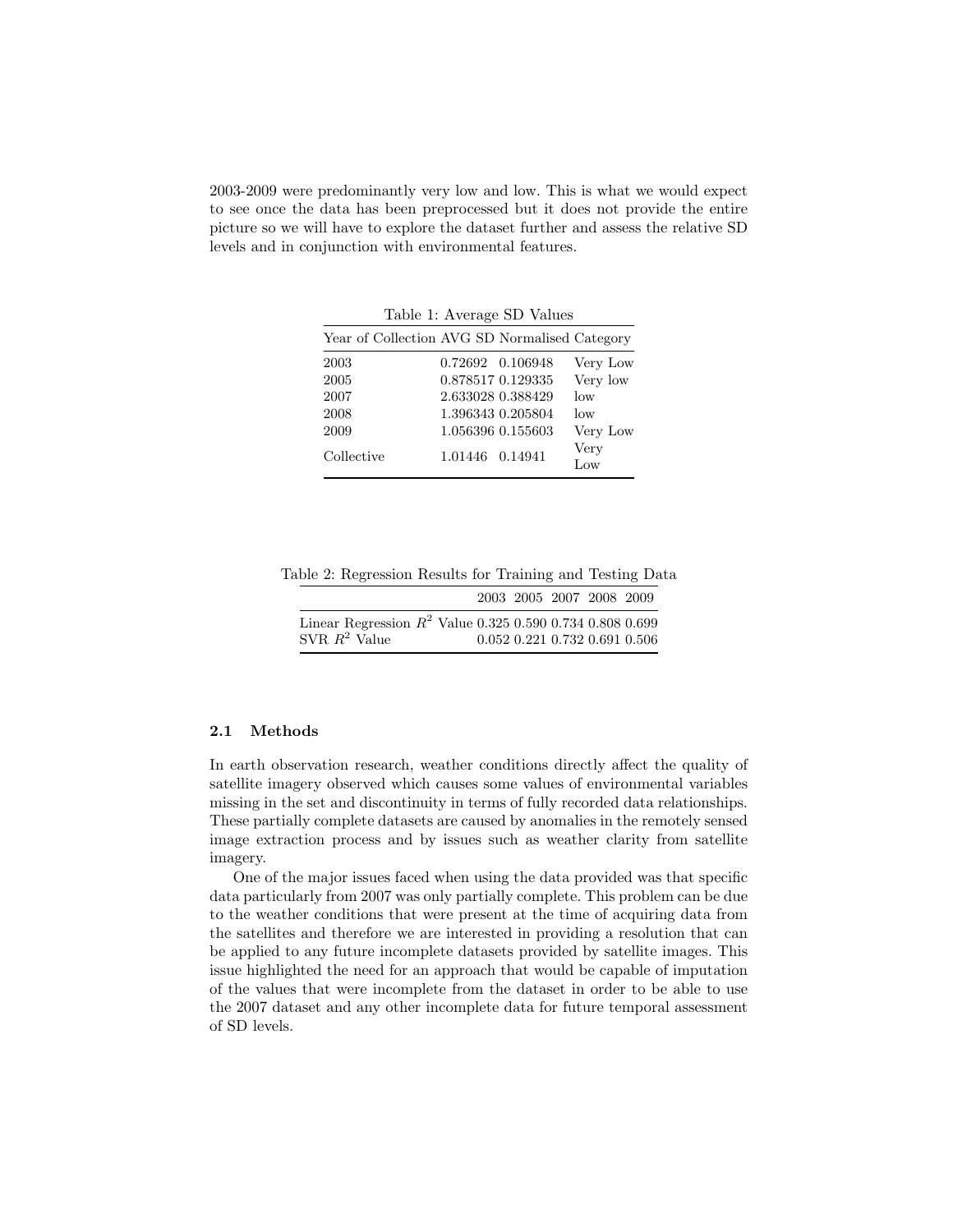The rationale behind this imputation process is to find a solution for replacement of partially incomplete datasets that could potentially be scalable for much larger datasets with a variety of different features. The process of removing known values from our dataset then providing replacement using the following methods is documented below. In the calculations below V represents the feature value of an instance.

WEKA replace missing value filter Replacing missing values with the mean and modal values from the remaining set for data Imputation.

Single PreSuccession Method Uses the previous and following values to replace the missing value.

$$
v_i = \frac{v_{i-1} + v_{i+1}}{2} \tag{2}
$$

Mean Single PreSuccession Method Uses the previous and following values to replace the missing value together with the average of the entire set.

$$
v_i = \frac{v_{i-1} + v_{i+1} + \hat{v}}{3} \tag{3}
$$

Double PreSuccession Method Uses the two previous and following values to replace the missing value.

$$
v_i = \frac{v_{i-2} + v_{i-1} + v_{i+1} + v_{i+2}}{4} \tag{4}
$$

Mean Double PreSuccession Method Uses the two previous and following values to replace the missing value together with the average of the entire set.

$$
v_i = \frac{v_{i-2} + v_{i-1} + v_{i+1} + v_{i+2} + \hat{v}}{5} \tag{5}
$$

We can see from Table 3 that the most accurate performing method is the Mean Double PreSuccession method with an average percentage difference of 32.58% while the lowest performance is of the PreSuccession method which has an average percentage difference of 333.36% from the original value that was replaced. These results can now be analysed and used for future incomplete datasets to verify the accuracy of value replacement over more extensive datasets.

## 2.2 Feature Assessment

– We want to evaluate the dataset to discover the relevance of each attribute to SD levels individually and as subsets of features.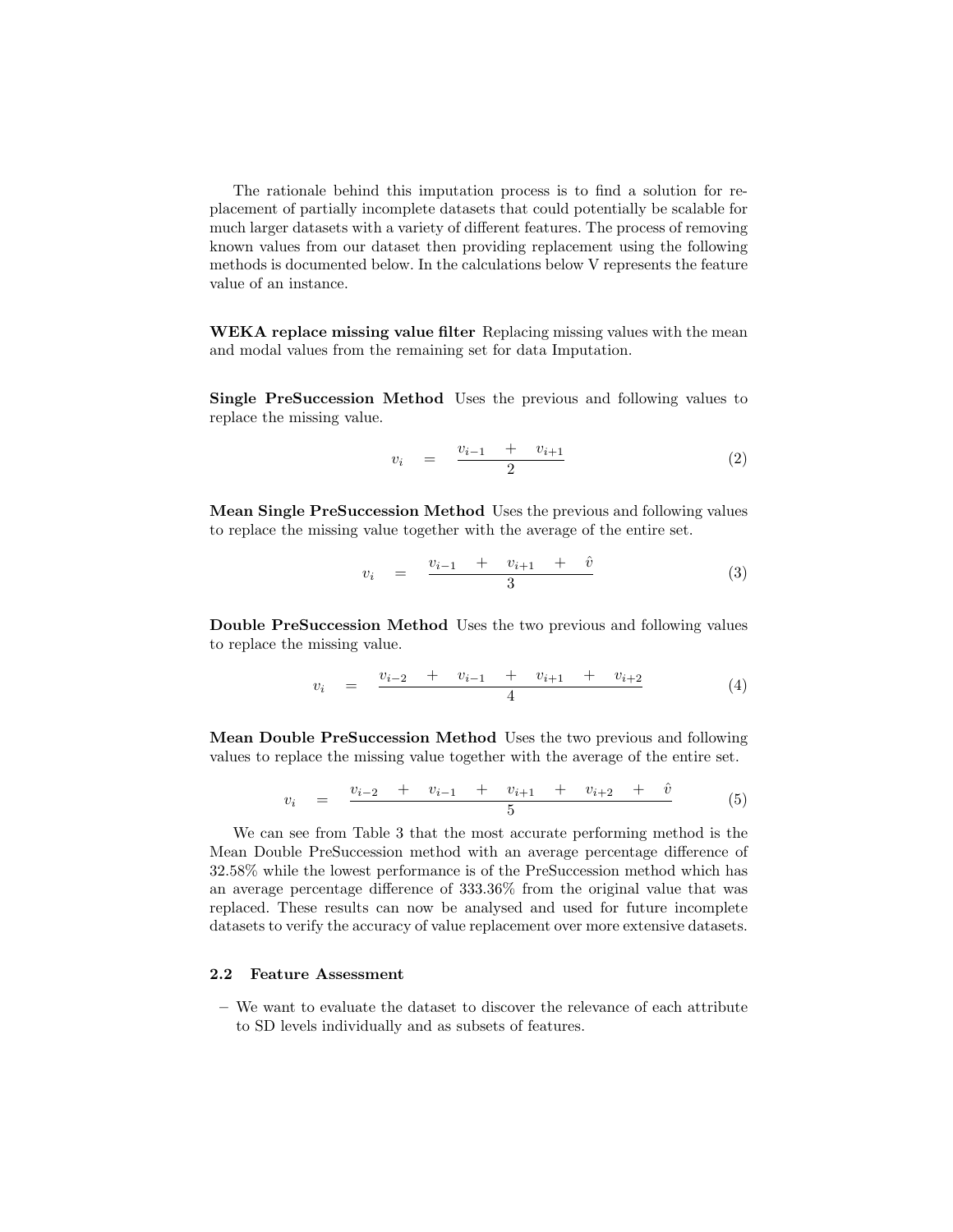Table 3: Data Imputation from 2007

| Original Value                      | Replacement Method | Weka Value PreSuccession | Mean Single<br>Method | Double<br>PreSuccession PreSuccession PreSuccession<br>Method | Mean Double<br>Method |
|-------------------------------------|--------------------|--------------------------|-----------------------|---------------------------------------------------------------|-----------------------|
| 0.0348207                           | 0.228452           | 0.25104015               | 0.168525222           | 0.012087575                                                   | 0.060577163           |
| 0.128491                            | 0.201003           | 0.10022725               | 0.253911833           | 0.123652625                                                   | 0.068831075           |
| $-0.0844851$                        | $-0.083652$        | 0.2363135                | 0.052187602           | 0.4010265                                                     | 0.064255161           |
| 0.0244072                           | 0.201003           | 0.09676155               | 0.105754767           | 0.02732925                                                    | 0.0495664             |
| $-0.660181$                         | $-0.471425$        | 0.0263615                | $-0.156374858$        | 0.0796375                                                     | $-0.083169715$        |
| 0.242494                            | 0.228452           | 0.3861414                | 0.213558972           | 0.1034562                                                     | 0.071598343           |
| $-0.520896$                         | $-0.621769$        | 0.386855                 | $-0.090507671$        | 0.3464385                                                     | $-0.062387903$        |
| 0.409524                            | 0.6566             | $-0.006357$              | 0.231914471           | $-0.141379$                                                   | 0.112144283           |
| 0.399665                            | 0.344381           | 0.024851                 | 0.122707944           | $-0.0248485$                                                  | 0.063684866           |
| 0.35545                             | 0.6566             | 0.0067815                | 0.236293971           | $-0.119405$                                                   | 0.116539083           |
| Average $\%$ Difference 145.13 $\%$ |                    | 333.36\%                 | 226.81\%              | 132.04\%                                                      | 32.58%                |

- To assess and rank the features of the data in each year to gain a deeper understanding of the value of the environment features to the data as a whole.
- Selection of an efficient, well performing method to handle replacement of missing values in the data, as this is an issue involved with remotely sensed images that will be required for application in any future data that may be accessed.
- To distinguish the most effective category of SD to move forward with for future classification purposes.

#### 2.3 Entropy

Entropy was carried out on each year of the data samples provided and results calculated in bits were recorded in the table to show the attributes that give the most information given the SD and distribution value. We can see from table 5 that the attributes TC B and NDWI perform consistently across each year given the SD class. It can be seen that in years 07 and 08 that most of the attributes dropped in terms of their value to the class which is indicative of results of the overall SD classification accuracy attained in these years when tested. The entropy calculation is shown in equation 6 where entropy  $(H)$  and class is  $(C)$ [7].

$$
H(C) = -\sum_{c \in C} p(c) \log_2 p(c) \tag{6}
$$

#### 2.4 Information Gain

To assess the attribute values in relation to SD, Information Gain attribute ranker was applied to the data and documented in a table for each years' data.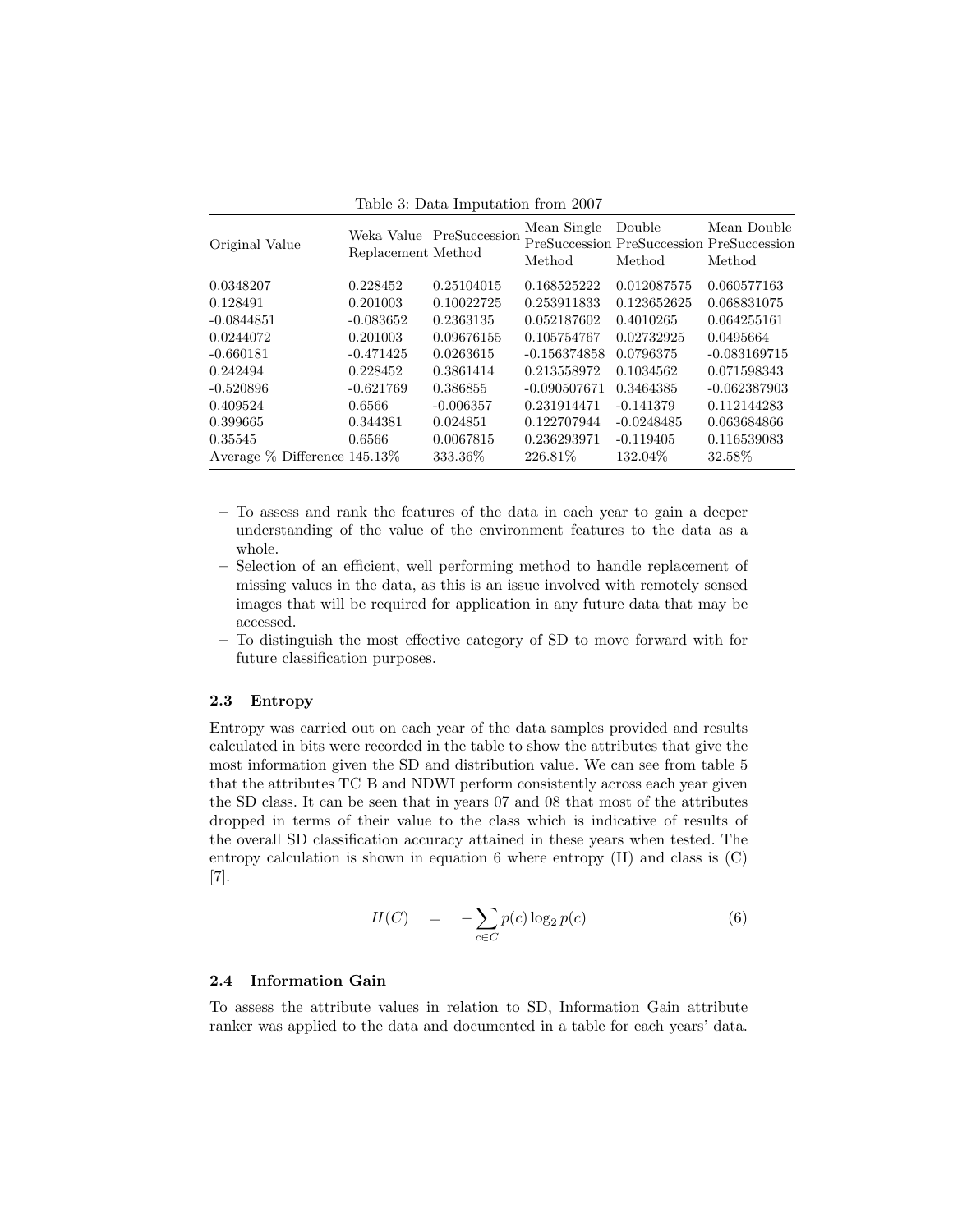|                      | 2003 Discretised 2005 Discretised 2007 Discretised |                   |               | 2008 Discretised 2009 Discretised |
|----------------------|----------------------------------------------------|-------------------|---------------|-----------------------------------|
| $TC$ <sub>-B</sub> : | TC_B: 3.1666bits.                                  | TC_B:             | TC_B:         | TC_B:                             |
| 3.148 bits.          |                                                    | 2.306bits.        | $2.426$ bits. | 3.103 bits.                       |
| $TC_{-}G$ :          | TC_G:                                              | TC_G:             | TC_G:         | TC_G:                             |
| $2.962$ bits.        | 3.234 bits.                                        | 2.897 bits.       | 2.852 bits.   | 3.2456 bits.                      |
| TC_W:                | TC_W:                                              | TC_W:             | TC_W:         | TC_W:                             |
| 2.643 bits.          | 3.131 bits.                                        | 2.952 bits.       | 2.785 bits.   | $2.921$ bits.                     |
| NDMI:                | NDMI: 3.131bits.                                   | NDMI:             | NDMI:         | NDMI:                             |
| 3.098 bits.          |                                                    | $1.020$ bits.     | 2.988 bits.   | 3.095 bits.                       |
| NDVI:                | NDVI:                                              | NDVI:             | NDVI:         | NDVI:                             |
| $2.693$ bits.        | $3.218$ bits.                                      | $2.162$ bits.     | 2.104 bits.   | $2.752$ bits.                     |
| MNDWI:               | MNDWI:                                             | MNDWI: 2.389bits. | MNDWI:        | MNDWI:                            |
| 2.911 bits.          | 3.045 bits.                                        |                   | 1.739 bits.   | 2.855 bits.                       |
| NDWI:                | NDWI:                                              | NDWI:             | NDWI:         | NDWI:                             |
| 3.156 bits.          | 3.081 bits.                                        | $0.156$ bits.     | 2.058 bits.   | 2.939                             |
|                      |                                                    |                   |               | bits.                             |

Table 4: Environmental attributes Entropy calculations

Information Gain is a feature ranking approach that uses entropy to identify which feature in the dataset gains the most information. While entropy looks at the value of the attributes in relation to the set, Information Gain uses these results to assess the attributes when given the class information as a whole. This information is beneficial when carrying out analysis of features in a set to extract the most influential features in relation to their corresponding SD values. This can be of significant value in order to identify any corollary inferences with regards environmental features to SD levels. Once it can be identified which attributes have the most significant influence on the SD value, then it can be established for future experiments and predictions that these specific attributes are closely connected to high levels of SD.

The results show relative consistency with each year having similar positions for each of the attributes. The results are shown in Table 5. We can see certain attributes consistently trending such as the Normalised Difference Water Index (NDWI) and the Tasseled Cap Greenness TC G) which indicate that these attributes are of significant value in relation to SD of each of the particular years in the dataset.

The information Gain calculation used is shown in equation 7 where entropy (H) is given of the class (C) given the attribute (A) [8]. Entropy and information gain are intrinsically linked as the decrease in the entropy of the class is a direct reflection of the added information about the class provided by the attribute and this is referred to as the information gain and therefore entropy is a pre-requisite for information gain to be calculated [9].

$$
H(C|A) = -\sum_{a \in A} p(a) - \sum_{c \in C} p(c|a) \log_2 p(c|a)
$$
 (7)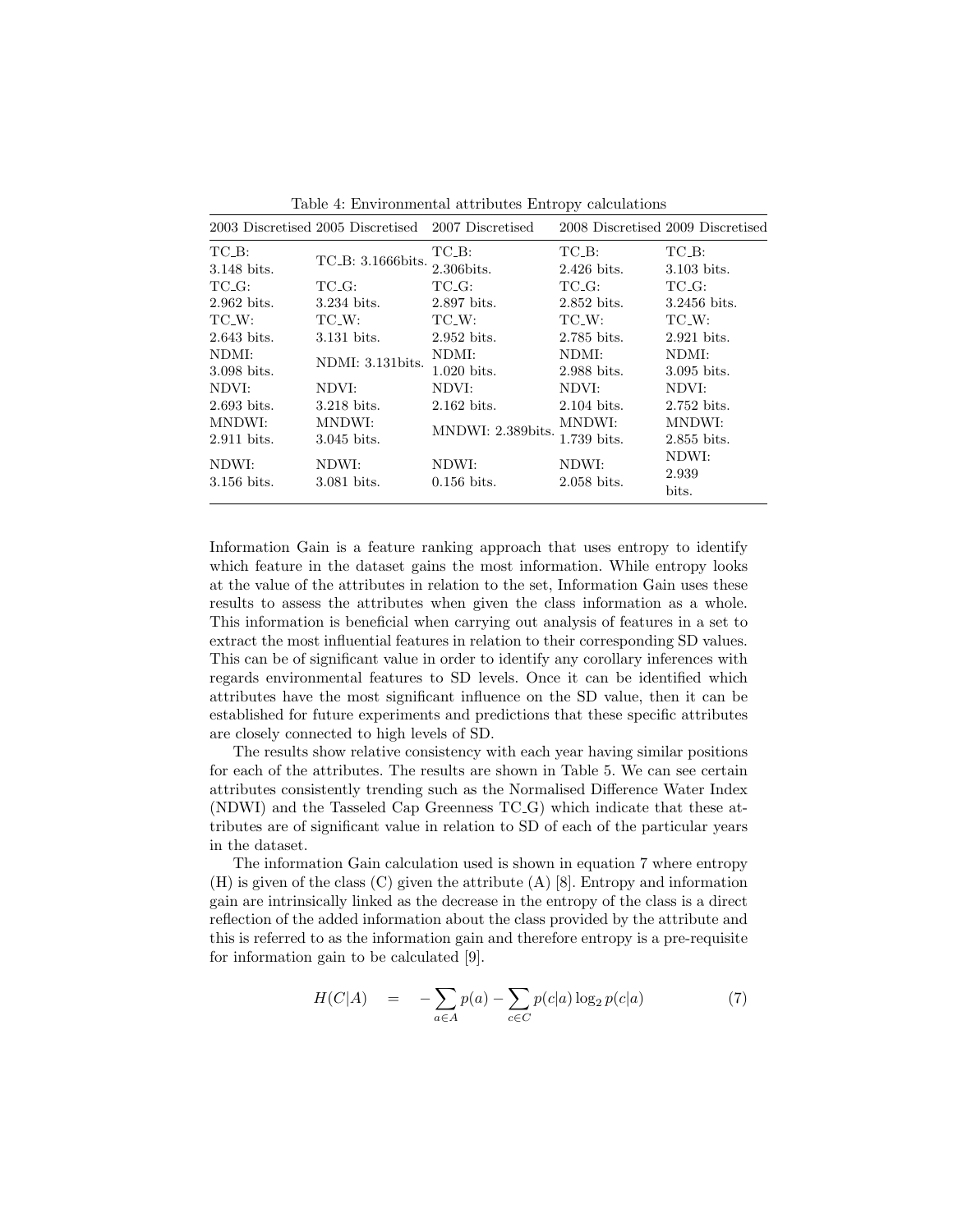Table 5: Information Gain feature ranking

|   | 2003        | 2005                | 2007        | 2008         | 2009         | Collective   |
|---|-------------|---------------------|-------------|--------------|--------------|--------------|
|   | 1 NDWI      | <b>NDWI</b>         | <b>NDWI</b> | TC_G         | <b>MNDWI</b> | TC_G         |
|   | 2 TC_W      | TC W                | TC W        | <b>NDWI</b>  | <b>NDVI</b>  | <b>NDWI</b>  |
| 3 | TC_G        | TC_G                | TC G        | <b>NDVI</b>  | <b>NDWI</b>  | TC_W         |
|   | NDMI        | NDMI                | NDMI        | <b>MNDWI</b> | TC_G         | <b>NDMI</b>  |
|   |             | 5 MNDWI MNDWI MNDWI |             | NDMI         | <b>NDMI</b>  | <b>MNDWI</b> |
|   | <b>NDVI</b> | <b>NDVI</b>         | <b>NDVI</b> | TC W         | TC W         | <b>NDVI</b>  |
|   | TC B        | TC B                | TC B        | TC B         | TC B         | TC B         |

#### 2.5 Correlation Analysis between Attributes

Correlation analysis was applied to the combination of each of the attributes with the SD temporally. In terms of relationships, we used Pearson's r approach, which uses the covariates X and Y, this is then divided by the standard deviation of X and of Y to give a correlation value of each individual attribute and SD value. The results are shown in figure 2b and they indicate that data from 2008 is not in correlation with the alternate years as the trend line show us that the combination of the SD and the environmental attributes  $(X, Y)$  does not show correlation when compared with the dataset from each year. The corollary relationship results between SD levels and environment features is an integral component of our CTA framework below for future classification of SD levels based on environment factors.

$$
P(x,y) = \frac{\text{cov}(x,y)}{\sigma x \sigma y} \tag{8}
$$

# 3 Cumulative Training Approach (CTA)

- Given the limited amount of data and the pre-processing results, we consider how to construct prediction/classification models. A caveat to address SD classification is the fact that for years 2003, 2005 and 2007 we have 18/19 attributes partially complete labelled whereas with years 2008 and 2009 we have 8/9 attributes given to experiment with. The most beneficial approach to dealing with

Table 6: Correlation analysis between SD vs. Features

|  |  |                                            | TCB TCG TCW NDMI NDVI MNDWI NDWI            |          |
|--|--|--------------------------------------------|---------------------------------------------|----------|
|  |  | 2003 -0.069 0.352 0.352 0.101 0.359 -0.289 |                                             | $-0.339$ |
|  |  |                                            | 2005 0.308 0.517 -0.301 0.332 0.519 -0.4999 | $-0.521$ |
|  |  | 2007 0.287 0.192 -0.17 0.194 0.227 -0.07   |                                             | $-0.195$ |
|  |  | 2008 -0.32 -0.132 0.163 0.194 -0.179 0.397 |                                             | 0.289    |
|  |  | 2009 0.208 0.333 -0.193 0.139 0.418 -0.462 |                                             | $-0.387$ |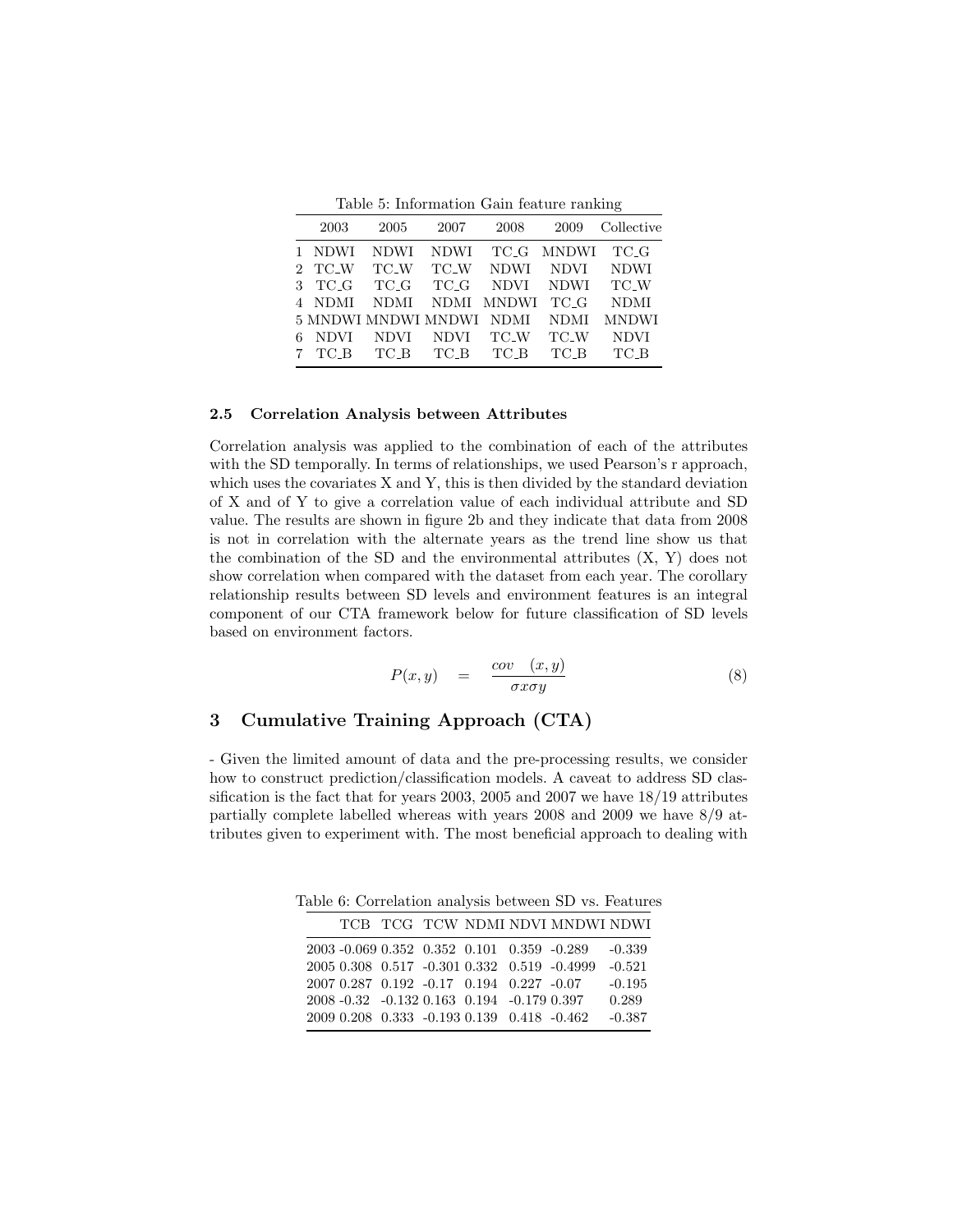this issue is to use those attributes which are common to every year in order to make an equal dataset for training and testing purposes. It was decided to use the initial year's collected research information to build a training model, which is then used as a benchmark against future data for testing purposes. This approach will enable us to enrich the dataset with variant subsets of the data being used to discover temporal relationships within the dataset. This method of training will be referred to throughout this paper as the Cumulative Training Approach or CTA. The CTA method was used tested with 5 single classification methods to assess the best performance accuracy. We can see from figure 2a that year 2003 training data together with 2005 testing yields highly accurate results as the accuracy during training and prediction accuracy are in close proximity to each other, this indicates good classification performance.

We then carried out testing on three ensemble learning methods of Bagging, Boosting and Stacking as the ensemble methods have been shown to provide better classification accuracy than single classifiers [10]. Using these three ensemble methods we can get a varied range of results based on training model performance (Adaboost), equal sized training set sampling (Bagging) and combined classifier prediction (Stacking). Results were recorded in table 7:

| Testing Data        | Training Data | <b>Boosting</b> |         | Bagging         |         | Stacking |                                                             |
|---------------------|---------------|-----------------|---------|-----------------|---------|----------|-------------------------------------------------------------|
|                     |               |                 |         |                 |         |          | Training Prediction Training Prediction Training Prediction |
| 2003/05             | 2009          | 0.73973         | 0.48333 | $0.75342$ 0.5   |         | 0.71233  | 0.46667                                                     |
| 2003/2005/2007 2009 |               | 0.52991         | 0.46667 | 0.50427         | 0.46667 | 0.55556  | 0.46667                                                     |
| 2003/05/07/08       | 2009          | 0.55828         | 0.48333 | 0.5092          | 0.53333 | 0.4908   | 0.46667                                                     |
| 2003/05             | 2008          | 0.73973         | 0.47826 | 0.75342 0.34783 |         | 0.71233  | 0.32609                                                     |
| 2003/2005/2007 2008 |               | 0.52991         | 0.32609 | 0.50427         | 0.34783 | 0.55556  | 0.32609                                                     |
| 2003/05             | 2007          | 0.73973         | 0.29545 | 0.75342 0.31818 |         | 0.71233  | 0.29545                                                     |

Table 7: CTA Ensemble Results

## 4 Conclusion

From the correlation analysis graph, we can see that each of the years data with the exception of 2008, follow together in a trend which shows that the correlation values of each combination of attributes together with SD, can be predictable which is of high value to this particular research area looking at future distribution and density predictions.

By handling and assessing missing value replacement in the data, we can identify the success of replacing these values based on the mean and mode of the existing data. These results can be applied to future remotely sensed data, which will be accessed in future research and experimentation. By testing effectiveness of the methods of replacement now, we can identify confidence in future replacement of data.

All experiments and collective research to date have become part of the cumulative training approach for Schistosomiasis vector density and distribution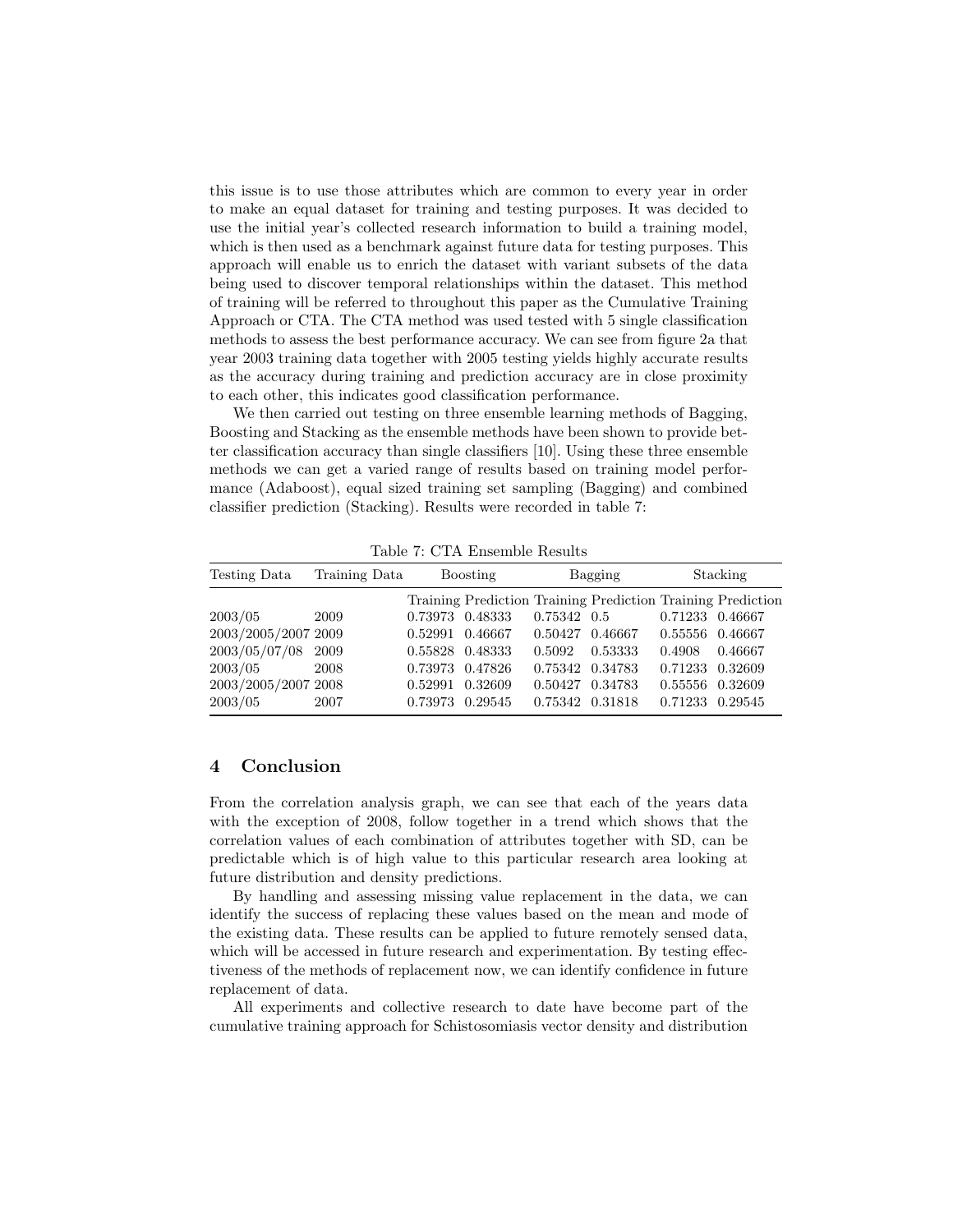



(a) 2003Train - 2005Test CTA Data (b) Pearson's Correlation Co-Efficient

prediction. This approach has provided us with a better understanding of our datasets and the classification results which it provides. In combining each aspect of the training process we have a greater understanding of the research area and we can apply this knowledge to future data obtained for classification and prediction purposes.

From the results to date, we can deduce that specific environmental attributes such as TC G and NDWI have a more significant influence on the SD and distribution than others. This information will be further analysed and implemented into a cluster ensemble algorithm for optimum accuracy classification for future work [11].

## 5 Future Work

Application for additional larger unlabelled datasets have been requested from our research partners and it is this data we hope to use together with our labelled data to provide semi-supervised cluster analysis. By using our labelled data as seeds to mix with new unlabelled data [12], we can separate the entire dataset into classes of low, medium and high SD based on the unlabelled data similarity and proximity to our labelled data. This will save a significant amount of time labelling the larger dataset and with the new labelled set, we can now implement machine learning classification methods and ensemble learning methods to provide accurate SD classification predictions based on environment factors.

Further to this testing process and analysis of relevant data, we propose to use unsupervised and semi-supervised k-means clustering to develop a deeper understanding of clustering patterns with the various feature combinations in this dataset. We will consider experimenting further using ensemble learning methods as these have shown to provide improved performance on individual classification methods [13].